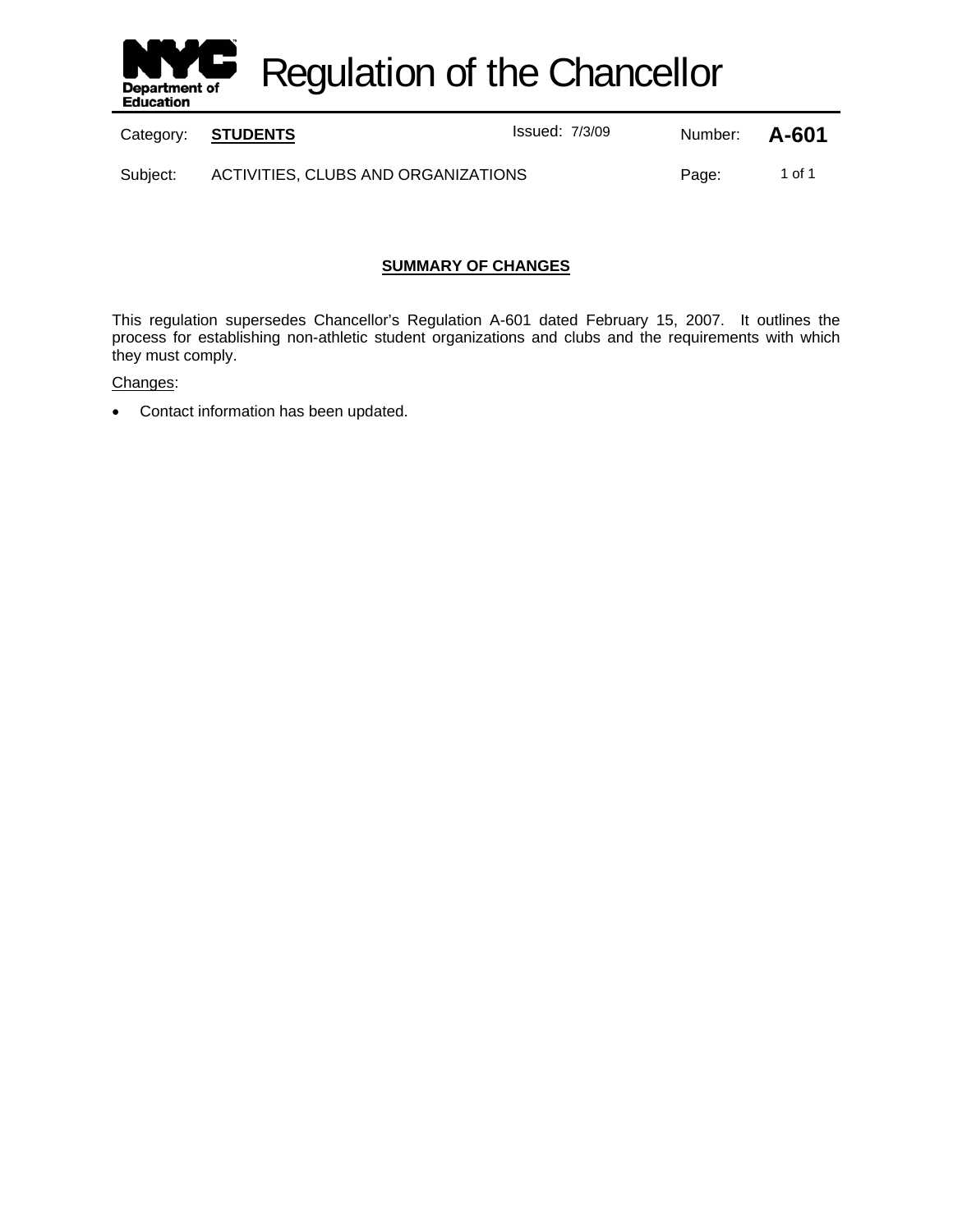## **ABSTRACT**

This regulation outlines the process for establishing non-athletic student organizations and clubs and the requirements with which they must comply. It supersedes Chancellor's Regulation A-601 dated February 15, 2007

## **I**. **PROCESS**

- A. Students in intermediate, junior high, and high schools have the right to organize and participate in student organizations and clubs and political, religious, and philosophical groups consistent with the requirements of the Equal Access Act and this regulation.
- B. Membership in student clubs or organizations must be open to all students in the school regardless of race, color, creed, religion, age, national origin, disability, citizenship status, marital status, gender, or sexual orientation.
- C. All student clubs and student organizations shall be under the general supervision of the principal. No activities of any student organization or club shall take place in the school, on school property, or at any school sponsored function, unless approved by the principal.
- D. Each school may create its own policy or procedures with respect to establishing clubs and organizations, provided they are consistent with this regulation.
- E. In order to receive a charter, each student club and/or organization must:
	- be initiated by a group of interested students;
	- have a purpose which is consistent with the school's educational goals;
	- have a faculty advisor who is a licensed Department of Education pedagogue;
	- be approved by the student government;
	- be approved by the principal who shall be the final arbiter in the chartering process.
- F. Faculty advisors shall be appointed by the principal after consultation with the student club or organization.
- G. All student club and organization functions or activities must have a faculty advisor or principal's designee present.
- H. Every student club or organization must have on file a constitution or bylaws which set forth, at a minimum, its purpose, membership, officers' responsibilities, election process, and impeachment procedure.
- I. Student clubs and organizations may not charge a membership fee or require any other form of initiation.
- J. Secret societies, secret clubs, and secret organizations, including gangs, are not permitted in school.
- K. All funds raised by a student club or activity shall be in compliance with Chancellor's Regulation A-610.